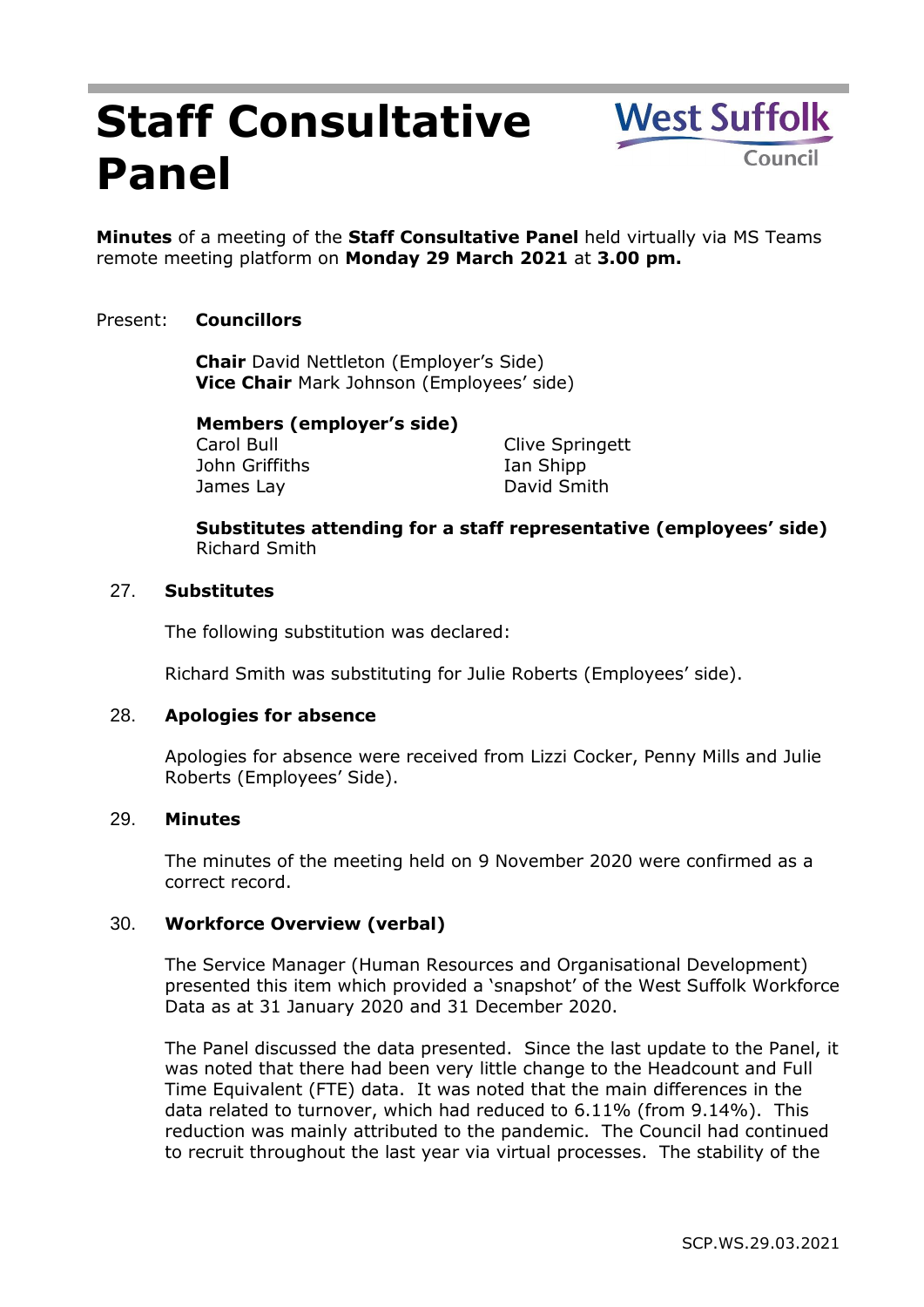workforce was recognised, along with the support which the Council had provided to staff during the pandemic.

A further point of note was the reduction in sickness absence, which was at its lowest average of 5.19 days. Again, it was acknowledged that this may be due to much of the workforce continuing to work from home, which meant that they were able to work more flexibly around their sickness.

With there being no decision required, the Panel **noted** the update.

## 31. **COVID-19 Update (Verbal)**

The Service Manager (Human Resources and Organisational Development) provided the Panel with an update on how the Council was managing the effects of COVID-19 on its own workforce. The update covered the following areas:

#### - **Managing Vulnerability**

The Council continued to support its staff, who had been vulnerable due to health conditions, to work from home and had re-allocated tasks to others. Support was also provided to those staff who could not work from home and had to remain at home. During the third period of lockdown the Council had continued to support and work with staff, particularly with those who were advised that they were clinically extremely vulnerable.

As of 1 April 2021, those who had been advised to stay at home and could not work would be returning to roles which adhered to strict social distancing guidance.

#### - **Annual Leave Management**

Managing leave had been very well managed by staff who had engaged with the approach to taking leave throughout the year, with designated amounts of leave being taken for certain periods. A guide was set that all staff should have taken 17 days leave by the end of January 2021, with the normal ability to be able to carry forward the usual five days. Therefore, staff would not be carrying forward excessive amounts of leave into 2021/22.

#### - **Furlough Job Retention Scheme**

The Council had continued to operate the Furlough Job Retention Scheme, but only for those jobs which were income funded. Opportunities had been taken to flexibly furlough/redeploy staff where able to do so. The number of staff on Furlough would diminish alongside the Government's roadmap guidance.

#### - **COVID-19 Testing**

Staff working in the Offices were being encouraged to undertake lateral flow testing twice a week. A lateral flowing testing provision was also being provided, twice a week, at the West Suffolk Operational Hub. Unfortunately, it was not possible to roll this service out to the Council's smaller depots, as there were insufficient numbers of staff to be able to support this.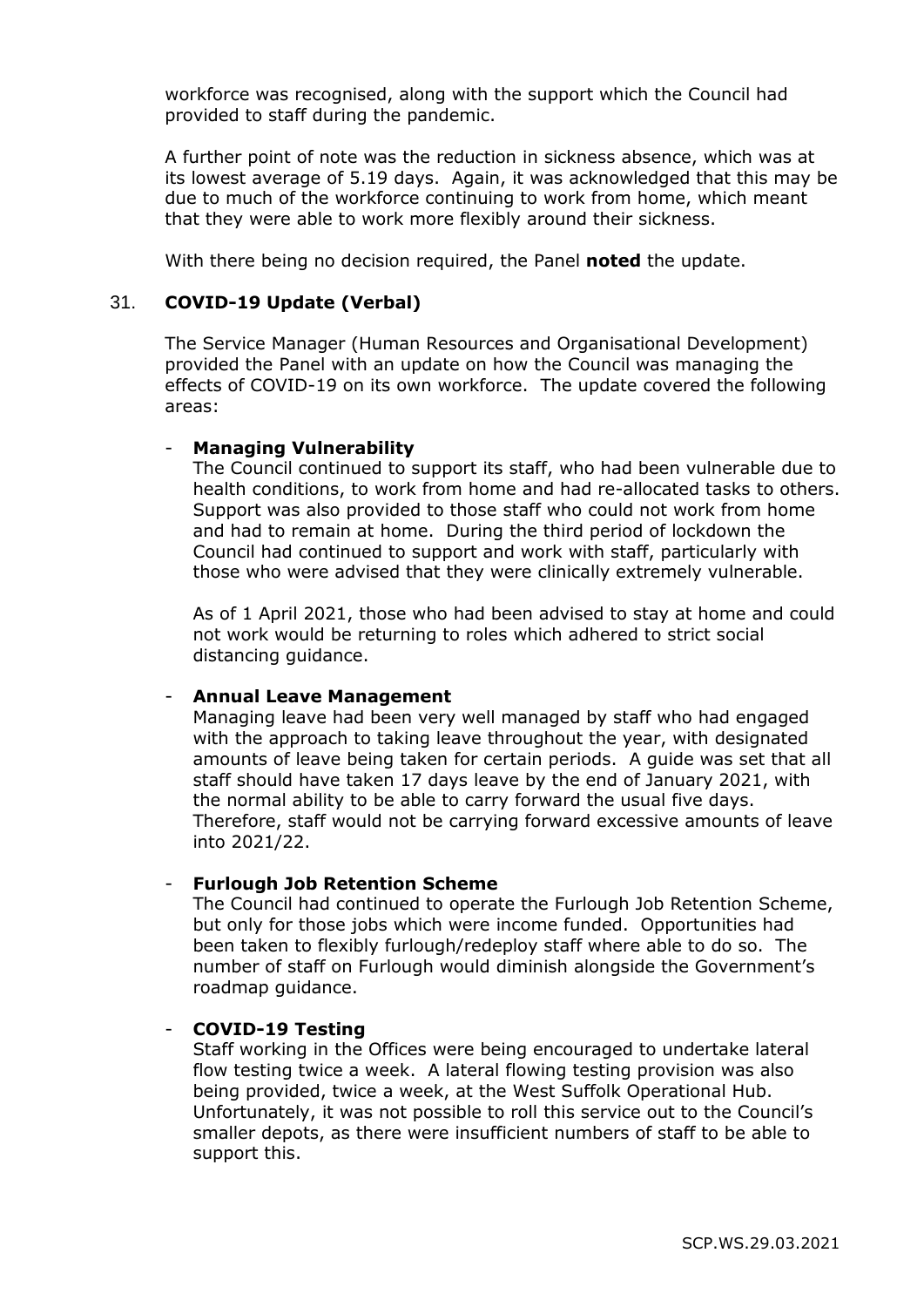With there being no decision required, the Panel **noted** the update.

## 32. **West Suffolk Workforce Strategy Update (verbal)**

The Service Manager (Human Resources and Organisational Development) reported on the following actions within the strategic priorities of the West Suffolk Workforce Strategy:

#### - **Learning and Development**

The corporate training programme continued to be provided by virtual learning, with a greater number of on-line courses and training being made available to staff, for example, via 'Watch and Go' videos and free HM Government digital courses on a range of topics. With the current challenges around providing learning and development, staff had taken the opportunity to upskill and take responsibility for their own learning and development and had engaged in the different offers now available.

## - **Equality and Diversity**

The local authorities across Suffolk had also been working together to deliver Equality and Diversity programmes/training. Work was in progress to finalise a video, which had been collectively developed, which highlighted some of the thinking and understanding around unconscious bias and stereotypical issues. Once available, the link to this video would be shared with the Panel.

#### - **Recruitment**

The recruitment process continued to be supported, with virtual recruitment being rolled out at all levels. A virtual Assessment Centre would be held on 31 March 2021 for recruitment to the forthcoming intern programme.

## - **Redeployment and Secondments**

The approach to the utilisation of using the Council's own staff in redeployment and secondment had continued. This had mainly been in the provision of the response to Government initiatives and had also been used for other areas of service demand. The Council was also part of a Suffolk-wide resourcing cell, which met regularly to discuss and share resource demand for all parts of the sector, where able to do so.

## - **Networking**

The level of networking across the Suffolk councils had enabled a strong focus on collective responses to some of the issues being experienced and had been invaluable during the current challenges.

In addition, the focus on health and wellbeing of the staff continued to be embraced and the Panel were also provided with an update on some of the health and wellbeing initiatives within the Council, which had centred around:

- Group support sessions
- Parent and carer support group
- Home and working alone support group
- Anglia Revenues Partnership support group (for those dealing with vulnerable and distressed clients)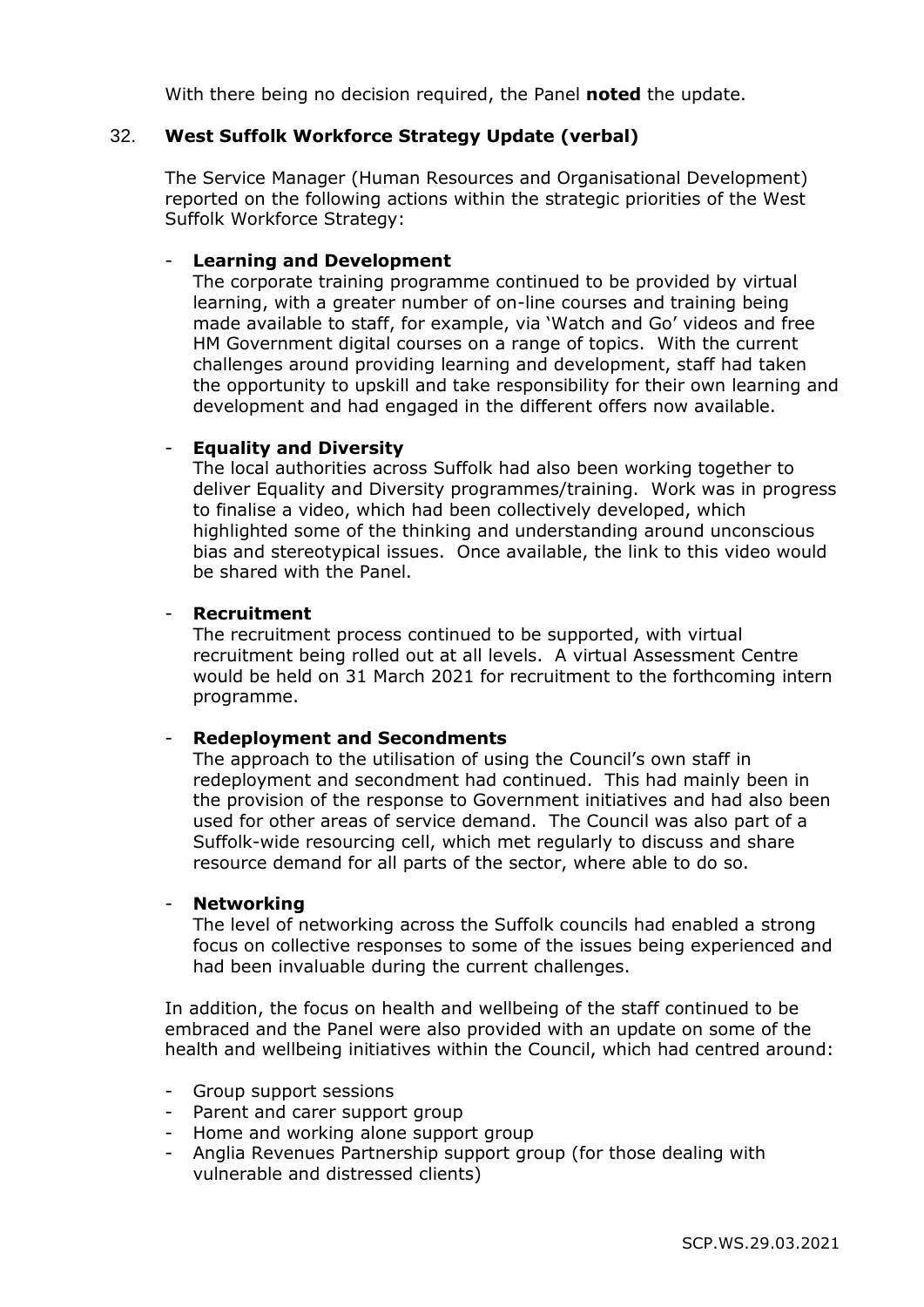- E-module training on suicide prevention
- Mental health support
- Domestic abuse awareness training/champions
- Joint pain advisors, including desk physio

The Panel also acknowledged the amount of work which had been undertaken with regards to the health and wellbeing support for staff.

With there being no decision required, the Panel **noted** the update.

## 33. **Health and Well-being Update (verbal)**

The Assistant Director (Human Resources, Legal & Democratic) provided a presentation to the Panel which outlined the findings from the West Suffolk Wellbeing Pulse Survey which had been undertaken in Autumn 2020 across the whole organisation. The Survey had covered the areas of:

- Workload and productivity
- Work life balance and wellbeing
- Working with others
- Feeling supported
- Working at home

There had been a 51% completion rate of the Survey across the organisation and a summary of the findings were:

- Wellbeing across the organisation was generally positive with regards to how people felt about the contribution they made to the organisation
- A mixed view around acceptable workload levels and how productive people felt.
- As was to be expected, staff had found working during a pandemic challenging and stressful.
- Mixed response with regards to effects on work life balance and wellbeing.
- Positive results with regards to feeling supported by others and management, but mixed response in how well staff felt listened to.
- Working from home had impacted on how people felt about their physical health and how well they were able to stay connected.
- Mixed response on the usefulness of the wellbeing initiatives which had been provided by the Council.

The main points to note/consider centred around:

- People felt engaged with the work and felt that their work was worthwhile and that there was a strong sense of support and positive relationships.
- There were a number of areas where personal responsibility needed to be embedded and leadership skills developed to support staff (ie wellbeing, workload, stress management).
- A need for on-going corporate wellbeing initiatives, working on cultural shift around ownership.
- Monitoring of workloads and resilience.
- Communication and engagement on working to a new 'normal'.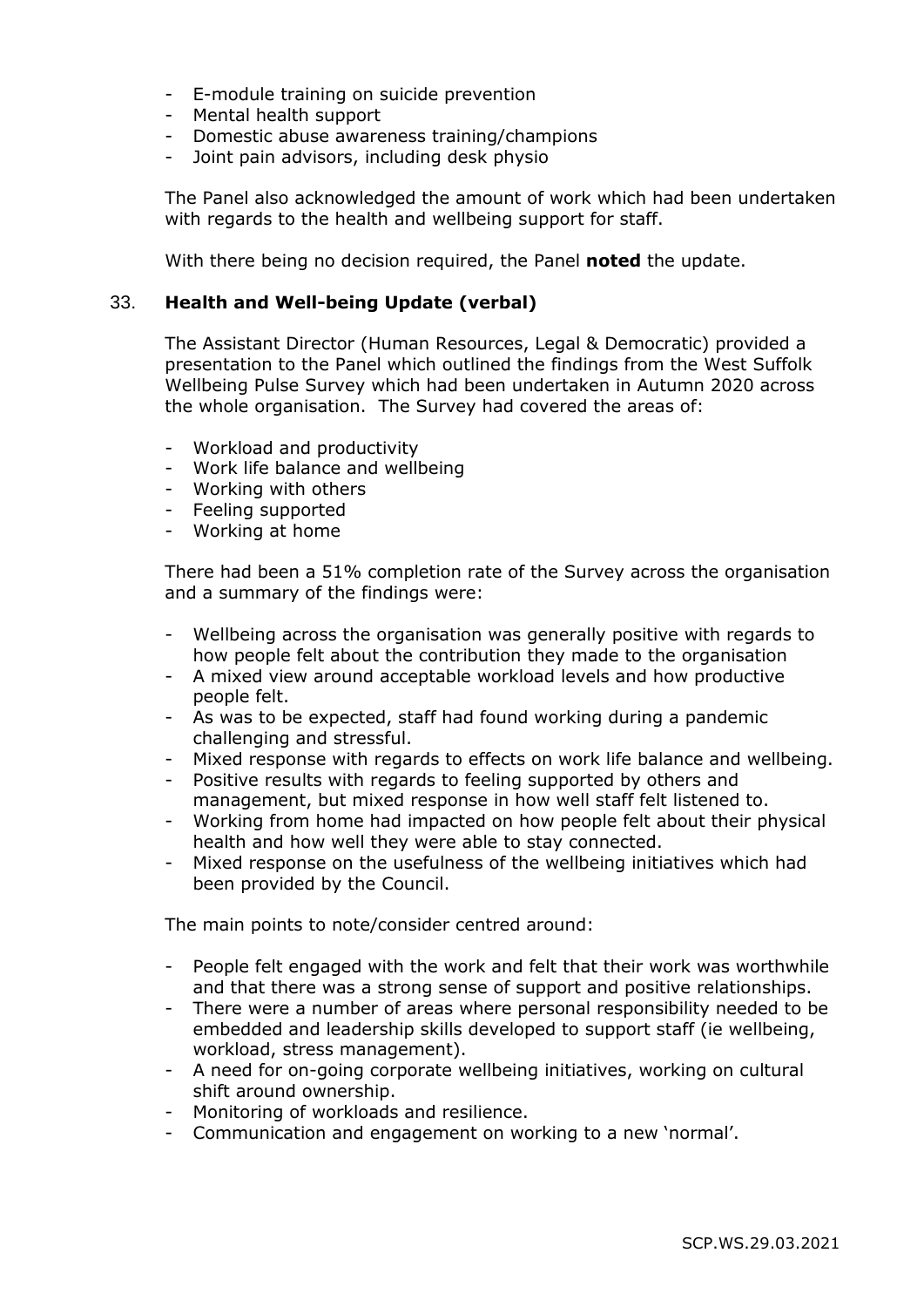The staff also suggested various areas for improvement on:

- Future working practices and returning back to the office.
- Continued information on safe working practices and PPE.
- Leadership culture.
- On-going connectivity and leadership communications and continuation of opportunities to talk about wellbeing and stress.
- Support for teams where COVID-19 had increased their workload.

As was expected, there were various warnings signs raised within the Survey, which related to personal resilience, workloads, stress management and the continual need to connect and communicate.

Following on from this Survey, the organisation had responded by:

- Granting an additional day's leave (wellbeing day).
- Establishing Health and Wellbeing staff network/Wellbeing Champions to support the wellbeing programme.
- Organisation wide and leadership specific sessions.
- Responding to lockdown roadmap and plans for return to offices.
- Managers encouraged to review their service reports, develop team action plans and to have regular discussions on wellbeing.
- The HR Team were also undertaking various initiatives in response to the Survey, which included health and wellbeing initiatives, ways of working and training.

The Survey was currently being re-run and would close on 1 April 2021.

The Panel acknowledged the results from the Survey and the work which was being undertaken to try to address some of the issues identified. It would be particularly important to be aware of the warning signs which had been raised.

With there being no decision required, the Panel **noted** the update.

## 34. **Organisational Development Update (verbal)**

The Assistant Director (Human Resources, Legal & Democratic) provided a presentation to the Panel, which outlined the work being undertaken on the roadmap on returning back to the office *(#Work is an activity I do, rather than a place I go).*

It was anticipated that by 21 June 2021, COVID safe working practices would be revised in terms of the restrictions on social distancing and the impact on safe working practices in offices. This would mean that the office-based staff could transition from the current home working requirement to new agile ways of working. However, whilst planning for staff being able to return to offices in June 2021, this would be under review in accordance with the Government's timeframe for moving out of lockdown.

It was explained to the Panel about working differently in the future. It seemed that staff were looking for the following from their working environment: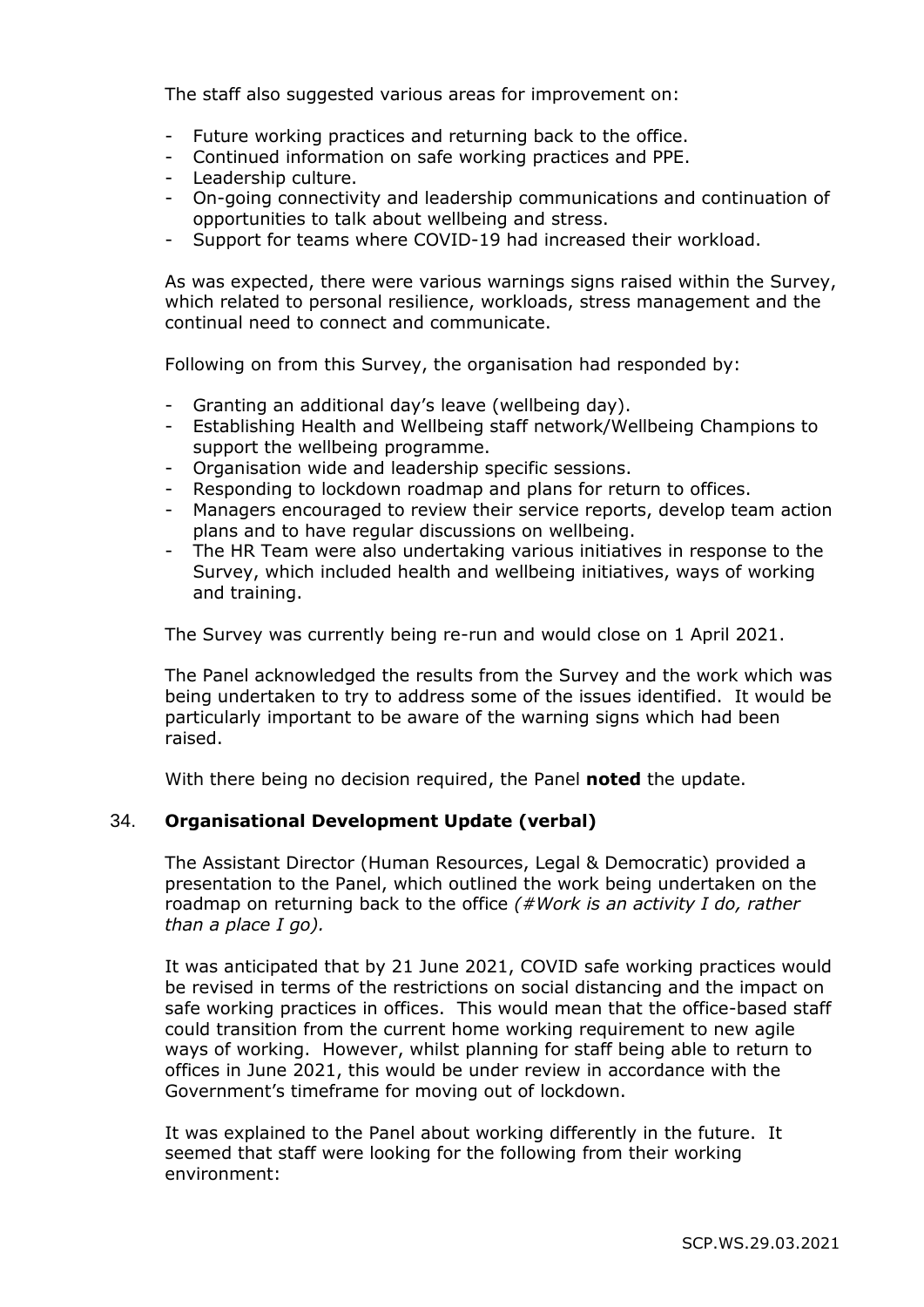- A hybrid working approach between home and office
- Ensuring the office provided social interaction and collaborative space
- A working environment that supported wellbeing and mental health

Home working would continue to be an important part of how the Council worked in the future. An agile working framework would be developed, along with ensuring the supporting of health and safety and data protection aspects of longer-term home working. The guidance would be reviewed as the roadmap was developed for future ways of working. There would be no fixed approach for how staff managed the balance between working at home and coming into the office. This would be left to the individuals and their managers to determine.

With regards to the redesigning of the desk space at West Suffolk House, there were plans to reduce the number of fixed desks available for staff. With the removal of these desks, there would be the opportunity for the creation of a flexible, collaborative working space for teams to utilise. Members would also be able to use these desks and participate in the collaborative working spaces.

The Panel also discussed the ability of continuing to hold virtual meetings, as the legislation was only in place until 6 May 2021. A Legal Challenge had been lodged with the High Court. However, if this legislation was not extended beyond this date, then plans would have to be formulated to the holding of Committee/Council meetings, in person, in a COVID safe environment.

With there being no decision required, the Panel **noted** the presentation.

#### 35. **Dates of future meetings**

The Panel noted the dates for future meetings, as listed below. All dates were Mondays starting at 3pm. The venues would be determined nearer to each meeting:

- Monday 19 July 2021
- Monday 15 November 2021
- Monday 31 January 2022
- Monday 28 March 2022

Prior to the conclusion of the meeting, it was also reported that Mark Johnson (Vice Chair) would be retiring from the Council on 16 April 2021. Therefore, the Panel and Officers thanked Mark for all the work which he had undertaken in his role as UNISON Branch Chair and wished him well in his retirement. Mark thanked the Panel and Officers for their good wishes and expressed the importance of the work of UNISON within the Council, including having discussions with Members at these meetings.

The meeting concluded at 4.17 pm